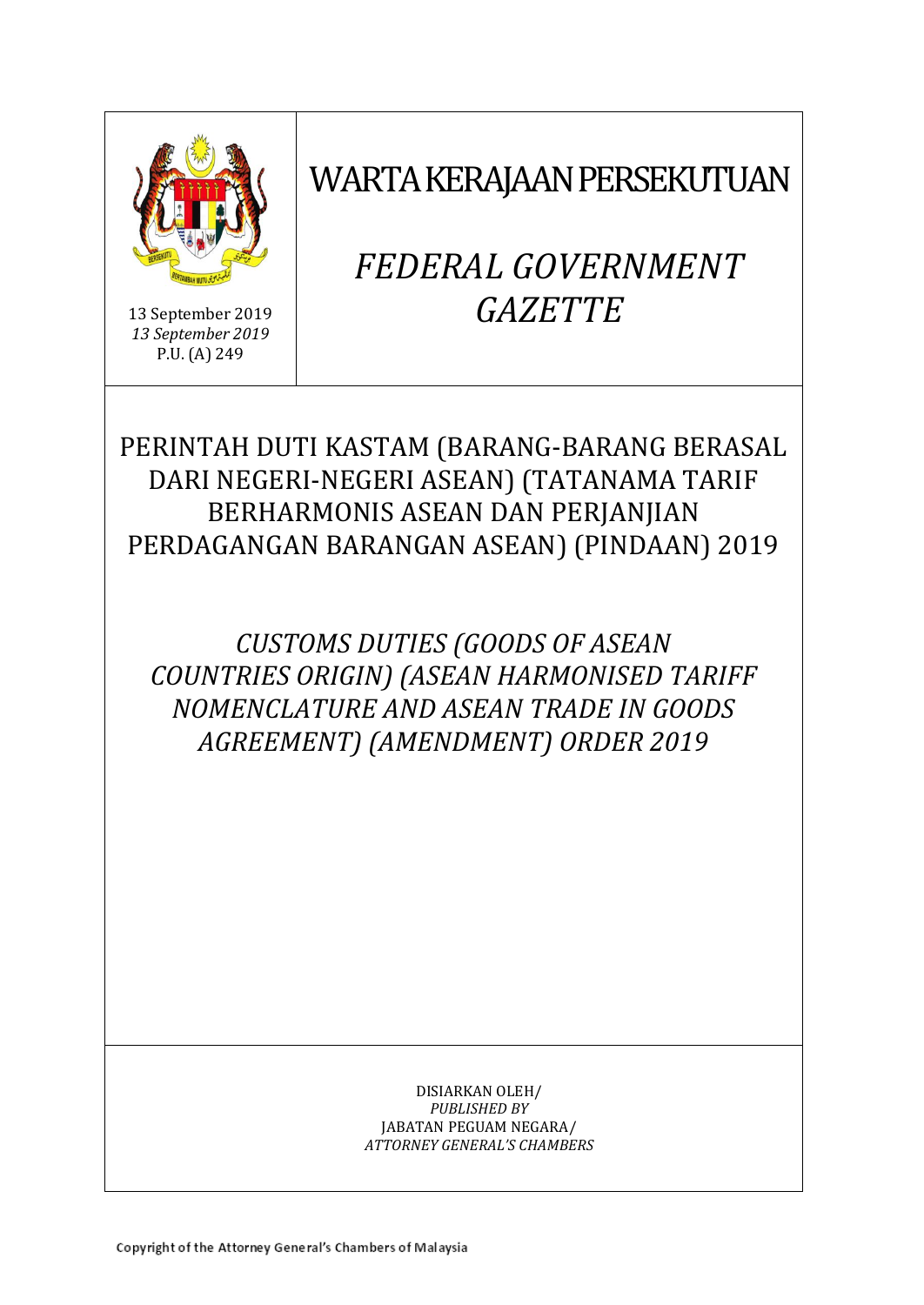# AKTA KASTAM 1967

### PERINTAH DUTI KASTAM (BARANG-BARANG BERASAL DARI NEGERI-NEGERI ASEAN) (TATANAMA TARIF BERHARMONIS ASEAN DAN PERJANJIAN PERDAGANGAN BARANGAN ASEAN) (PINDAAN) 2019

PADA menjalankan kuasa yang diberikan oleh subseksyen 11(1) Akta Kastam 1967 [*Akta 235*], Menteri membuat perintah yang berikut:

### **Nama dan permulaan kuat kuasa**

1. (1) Perintah ini bolehlah dinamakan **Perintah Duti Kastam (Barang-Barang Berasal Dari Negeri-Negeri ASEAN) (Tatanama Tarif Berharmonis ASEAN dan Perjanjian Perdagangan Barangan ASEAN) (Pindaan) 2019.**

(2) Perintah ini mula berkuat kuasa pada 17 September 2019.

# **Pindaan Jadual Kedua**

2. Perintah Duti Kastam (Barang-Barang Berasal Dari Negeri-Negeri ASEAN) (Tatanama Tarif Berharmonis ASEAN dan Perjanjian Perdagangan Barangan ASEAN) 2017 [*P.U. (A) 100/2017*] dipinda dalam Jadual Kedua—

*(a)* berhubung dengan subkepala 3923.10, dengan menggantikan subkepala 3923.10.90 00 dan butir-butir yang berhubungan dengannya dengan subkepala dan butir-butir yang berikut:

| Heading | Subheading    | Description                                                                                                                                                                                                           | Unit of<br>Quantity | Rate of<br><b>Import Duty</b><br>by % under |
|---------|---------------|-----------------------------------------------------------------------------------------------------------------------------------------------------------------------------------------------------------------------|---------------------|---------------------------------------------|
|         |               |                                                                                                                                                                                                                       |                     | <b>ATIGA</b>                                |
| (1)     | (2)           | (3)                                                                                                                                                                                                                   | (4)                 | (5)                                         |
|         | "3923.10.90   | Other:                                                                                                                                                                                                                |                     |                                             |
|         | 3923.10.90 10 | Boxes, cases, crates and similar<br>articles, of plastic, specially<br>shaped or fitted for<br>the<br>conveyance or packing<br>0f<br>semiconductor wafers, masks,<br>or reticles, of subheading<br>3923.10 or 8486.90 | kg                  | 0                                           |
|         | 3923.10.90 90 | <b>Other</b>                                                                                                                                                                                                          | kg                  | $0$ ";                                      |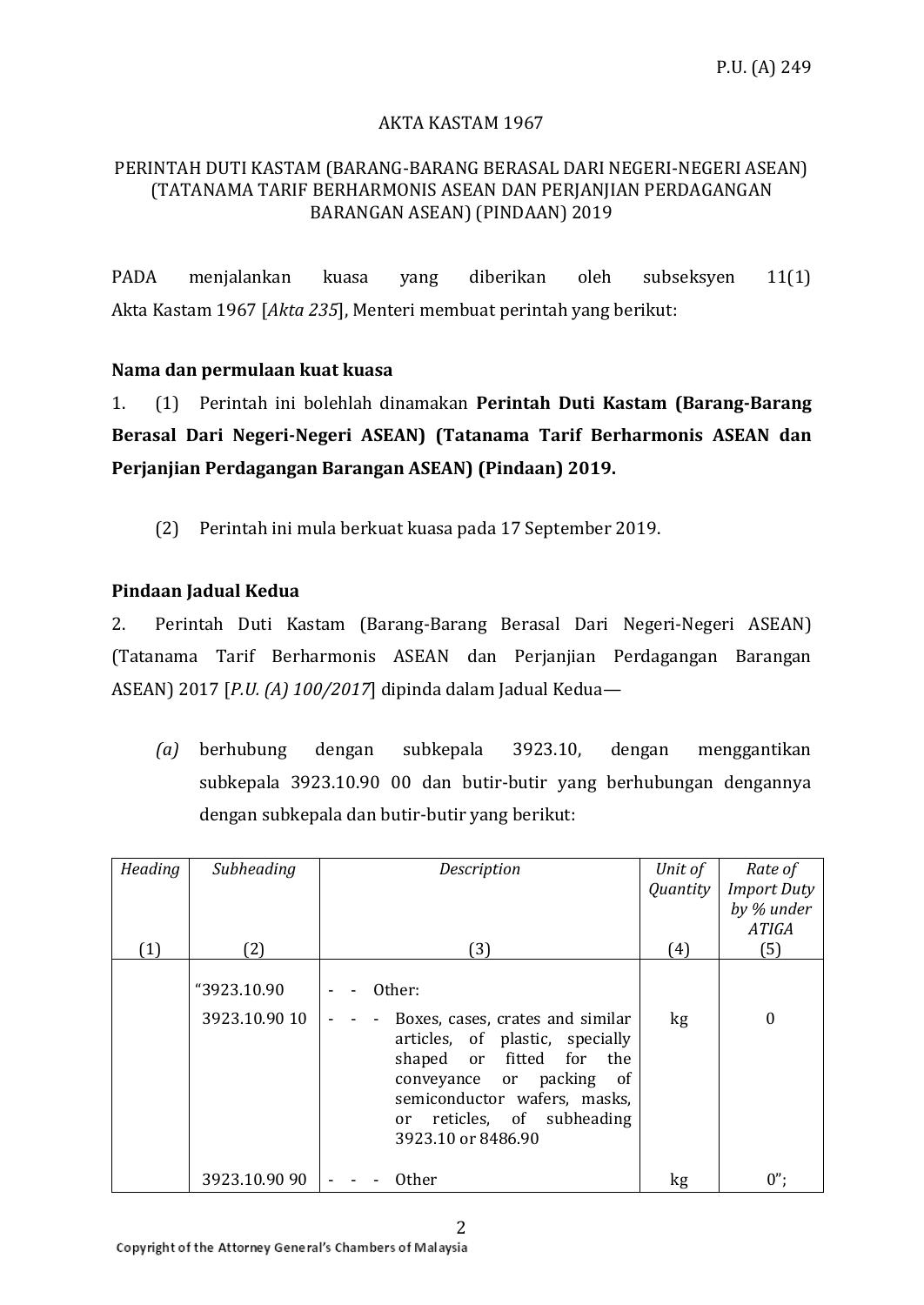- *(b)* berhubung dengan subkepala 6208.21.10 00, 6208.21.90 00, 6208.29.10 00, dan 6208.29.90 00, dalam ruang (4), dengan menggantikan perkataan "kg" dengan perkataan "u";
- *(c)* berhubung dengan subkepala 8211.10.00 00, 8211.91.00 00, 8211.92.50 00, 8211.92.91 00, 8211.92.99 00, 8211.93.21 00, 8211.93.29 00 dan 8211.93.90 00, dalam ruang (4), dengan menggantikan perkataan "kg" dengan perkataan "u"; dan
- *(d)* berhubung dengan subkepala 8421.39, dengan menggantikan subkepala 8421.39.90 00 dan butir-butir yang berhubungan dengannya dengan subkepala dan butir-butir yang berikut:

| Heading          | Subheading                   | Description                                                                                                                                   | Unit of      | Rate of            |
|------------------|------------------------------|-----------------------------------------------------------------------------------------------------------------------------------------------|--------------|--------------------|
|                  |                              |                                                                                                                                               | Quantity     | <b>Import Duty</b> |
|                  |                              |                                                                                                                                               |              | by % under         |
|                  |                              |                                                                                                                                               |              | <b>ATIGA</b>       |
| $\left(1\right)$ | (2)                          | (3)                                                                                                                                           | (4)          | (5)                |
|                  | "8421.39.90<br>8421.39.90 10 | Other:<br>With stainless steel housing,<br>and with inlet and outlet<br>tube bores with inside<br>diameters not exceeding<br>$1.3 \text{ cm}$ | <sub>u</sub> | $\boldsymbol{0}$   |
|                  | 8421.39.90 90                | <b>Other</b>                                                                                                                                  | u            | $0$ ".             |

# Dibuat 10 September 2019 [S.KE.HT(96)515/11-2-1 Klt.3Sk.16; MOF. TAX(S)700-12/3/3(5); PN(PU2)338/XLVIII]

LIM GUAN ENG *Menteri Kewangan* 

[*Akan dibentangkan di Dewan Rakyat menurut subseksyen 11(2) Akta Kastam 1967*]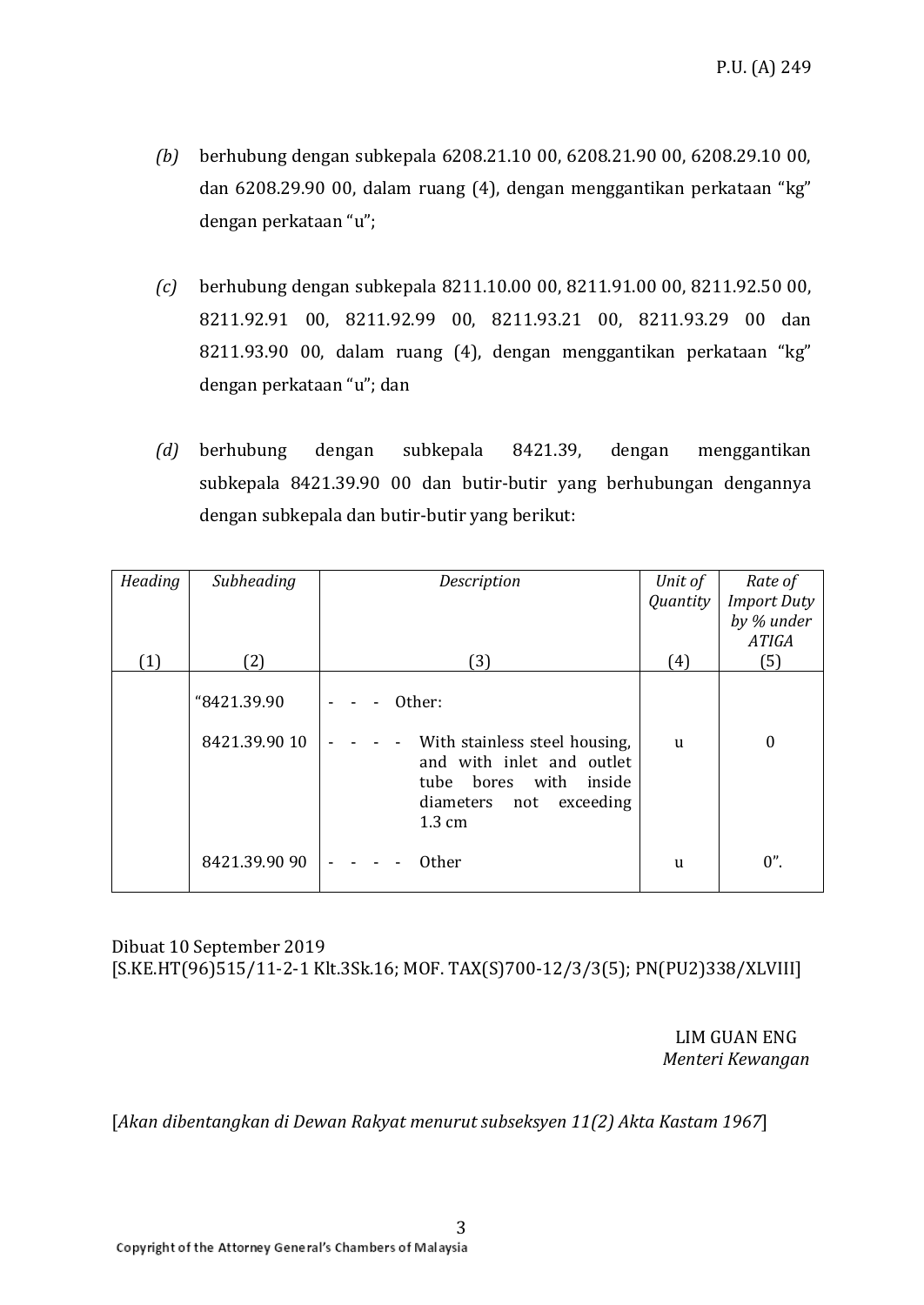#### CUSTOMS ACT 1967

#### CUSTOMS DUTIES (GOODS OF ASEAN COUNTRIES ORIGIN) (ASEAN HARMONISED TARIFF NOMENCLATURE AND ASEAN TRADE IN GOODS AGREEMENT) (AMENDMENT) ORDER 2019

IN exercise of the powers conferred by subsection 11(1) of the Customs Act 1967 [*Act 235*], the Minister makes the following order:

#### **Citation and commencement**

1. (1) This order may be cited as the **Customs Duties (Goods of ASEAN Countries Origin) (ASEAN Harmonised Tariff Nomenclature and ASEAN Trade in Goods Agreement) (Amendment) Order 2019**.

(2) This Order comes into operation on 17 September 2019.

### **Amendment of Second Schedule**

2. The Customs Duties (Goods of ASEAN Countries Origin) (ASEAN Harmonised Tariff Nomenclature and ASEAN Trade in Goods Agreement) Order 2017 [*P.U. (A) 100/2017*] is amended in the Second Schedule—

*(a)* in relation to subheading 3923.10, by substituting for subheading 3923.10.90 00 and the particulars relating to it the following subheadings and particulars:

| Heading | Subheading                   | Description                                                                                                                                                                                                               | Unit of  | Rate of            |
|---------|------------------------------|---------------------------------------------------------------------------------------------------------------------------------------------------------------------------------------------------------------------------|----------|--------------------|
|         |                              |                                                                                                                                                                                                                           | Quantity | <b>Import Duty</b> |
|         |                              |                                                                                                                                                                                                                           |          | by % under         |
|         |                              |                                                                                                                                                                                                                           |          | <b>ATIGA</b>       |
| (1)     | (2)                          | (3)                                                                                                                                                                                                                       | (4)      | $(5)$              |
|         | "3923.10.90<br>3923.10.90 10 | Other:<br>Boxes, cases, crates and similar<br>articles, of plastic, specially<br>shaped or fitted for the<br>conveyance or packing of<br>semiconductor wafers, masks,<br>or reticles, of subheading<br>3923.10 or 8486.90 | kg       | 0                  |
|         | 3923.10.90 90                | <b>Other</b>                                                                                                                                                                                                              | kg       | $0$ ";             |

4